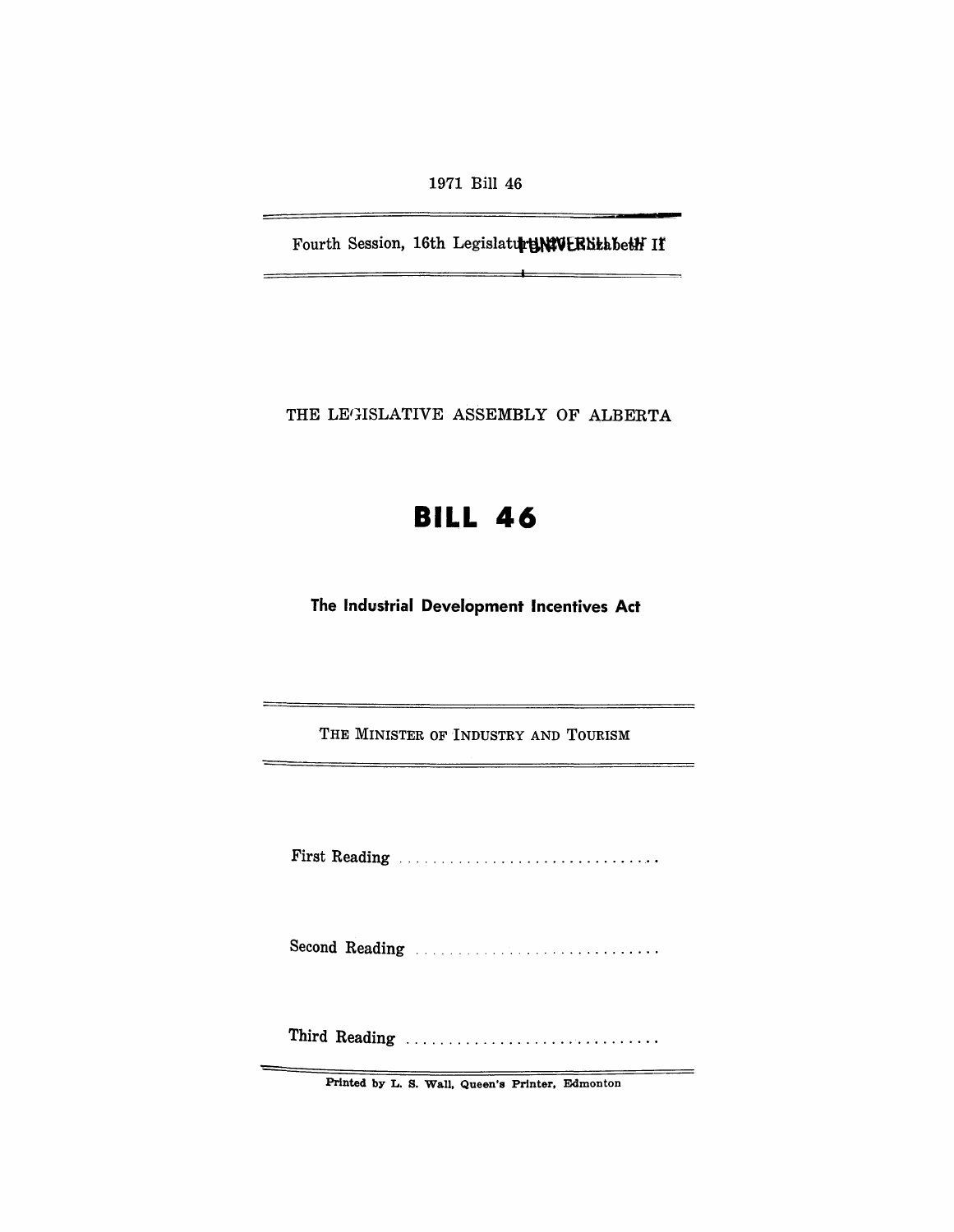## **BILL 46**

#### 1971

#### THE INDUSTRIAL DEVELOPMENT INCENTIVES ACT

### $(Assented to$ ,  $1971)$

HER MAJESTY, by and with the advice and consent of the Legislative Assembly of Alberta, enacts as follows:

#### 1. In this Act,

- (a) "applicant" means an applicant for a loan under this Act;
- (b) "Board" means the Alberta Industrial Incentives Board;
- (c) "facility" means the buildings, structures, machinery and equipment that constitute the necessary components of a manufacturing or processing operation;
- (d) "fund" means the Industrial Development Incentives Fund;
- (e) "industry" means a secondary manufacturing industry engaged in manufacturing a product or converting a material to a form different than its natural state but does not include resource-based industries and without limiting the generality of the foregoing does not include
	- (i) oil and gas production or refining,
	- (ii) mining,
	- (iii) logging,
	- (iv) fishing,
	- (v) agriculture,
	- (vi) utility generation or distribution, and
	- (vii) service industries.

2. (1) There is hereby created a corporation with the name "Alberta Industrial Incentives Board" which shall consist of

- (a) the Director of the Industrial Development Branch of the Department of Industry and Tourism,
- (b) the Director of the Alberta Commercial Corpora- tion, and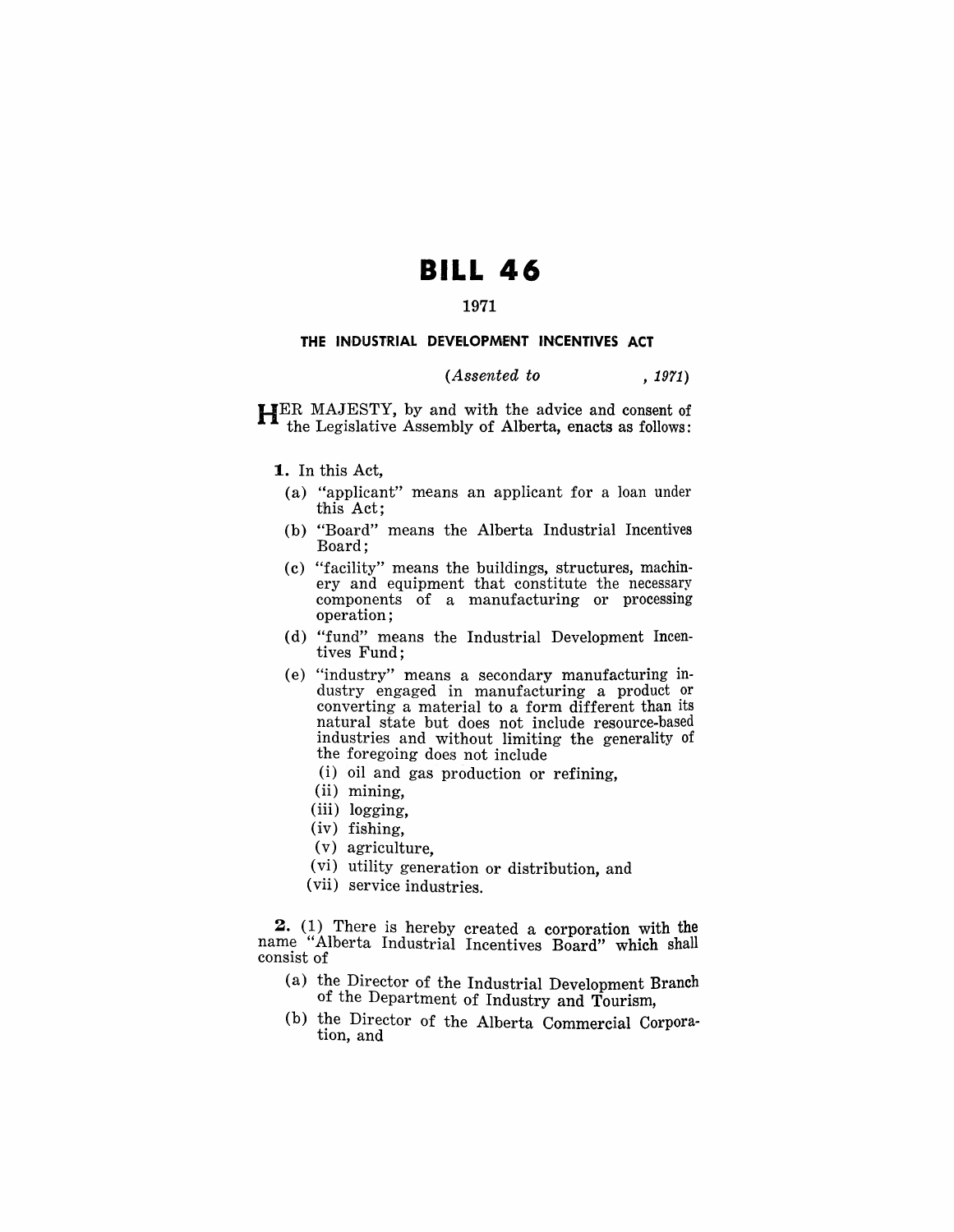**Explanatory Notes** 

**I.** Definitions.

**2.** Alberta Industrial Incentives Board established.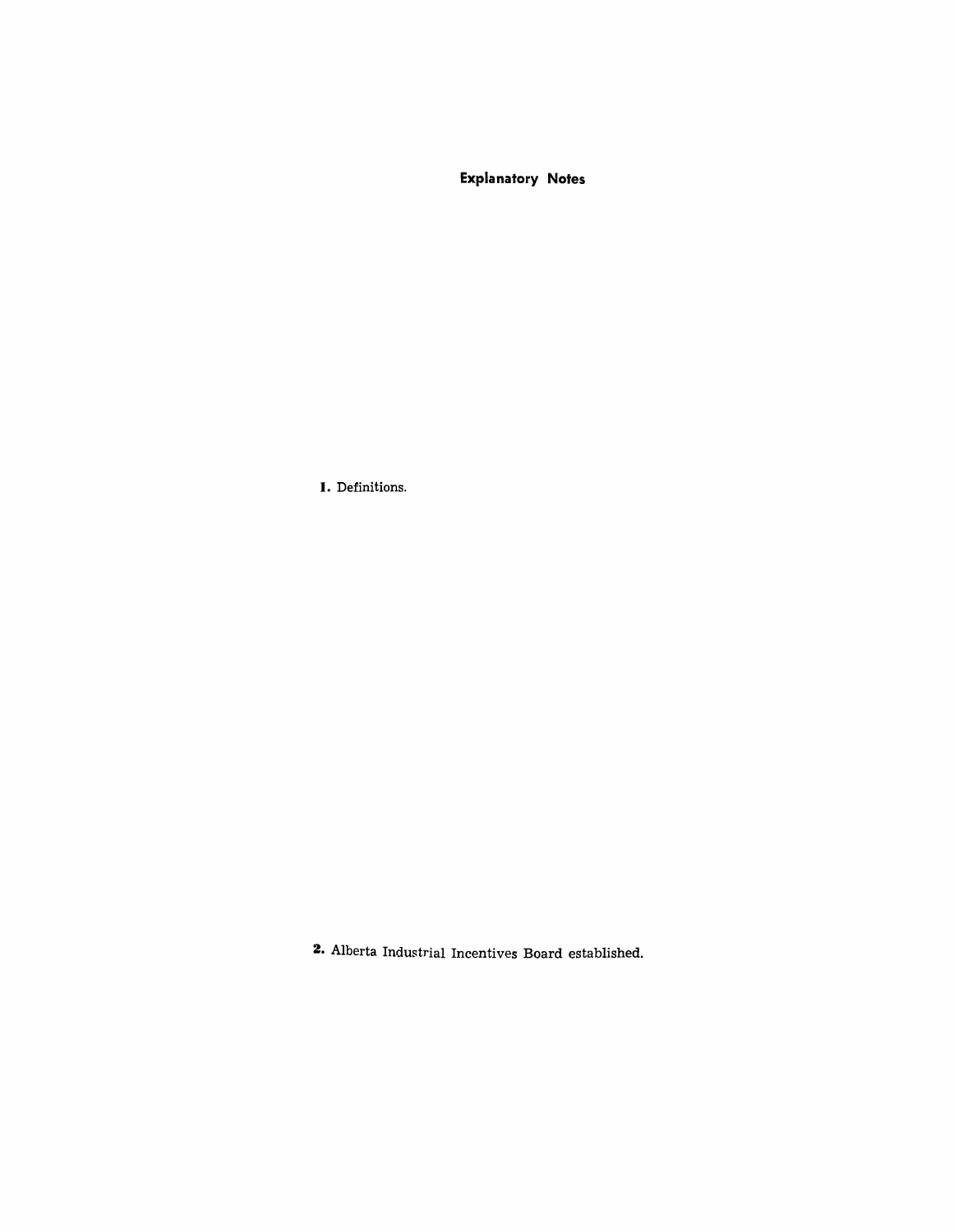( c) not more than three other persons

who shall be appointed by the Lieutenant Governor in Council.

(2) The Lieutenant Governor in Council shall designate one member of the Board as chairman and another as vicechairman.

(3) The members of the Board who are not officers or employees of the Crown nor officers or employees of any agency of the Crown shall be paid by the Board such remuneration for their services as is prescribed by the Lieutenant Governor in Council.

(4) The members of the Board shall be paid by the Board their reasonable travelling and living expenses while absent from their ordinary place of residence and in the course of their duties as members of the Board.

3. (1) The Board is for the purposes of this Act an agent of the Crown in right of Alberta and its powers under this Act may be exercised only as an agent of the Crown.

(2) An action or other legal proceeding in respect of any right or obligation acquired or incurred by the Board on behalf of the Crown in right of Alberta, whether in its name or in the name of the Crown in right of Alberta, may be brought or taken by or against the Board, in the name of the Board, in any court that would have jurisdiction if the Board were not an agent of the Crown.

4. (1) The Board may make by-laws respecting the calling of meetings of the Board and the conduct of business thereat, the duties and conduct of members and generally as to the conduct of the business and affairs of the Board.

(2) At a meeting of the Board the vice-chairman 5hall preside at the meeting in the absence of the chairman and where the chairman and vice-chairman are both absent, the members present may elect one of their number to preside at the meeting.

(3) Three members of the Board constitute a quorum at a meeting of the Board.

(4) The affirmative votes of a majority of the members present at any meeting of the Board at which a quorum is present are sufficient to pass any resolution or by-law to bind all the members.

(5) At its meetings, the Board may exercise any of its powers by resolution except where some other mode of exercising any power is prescribed in this Act.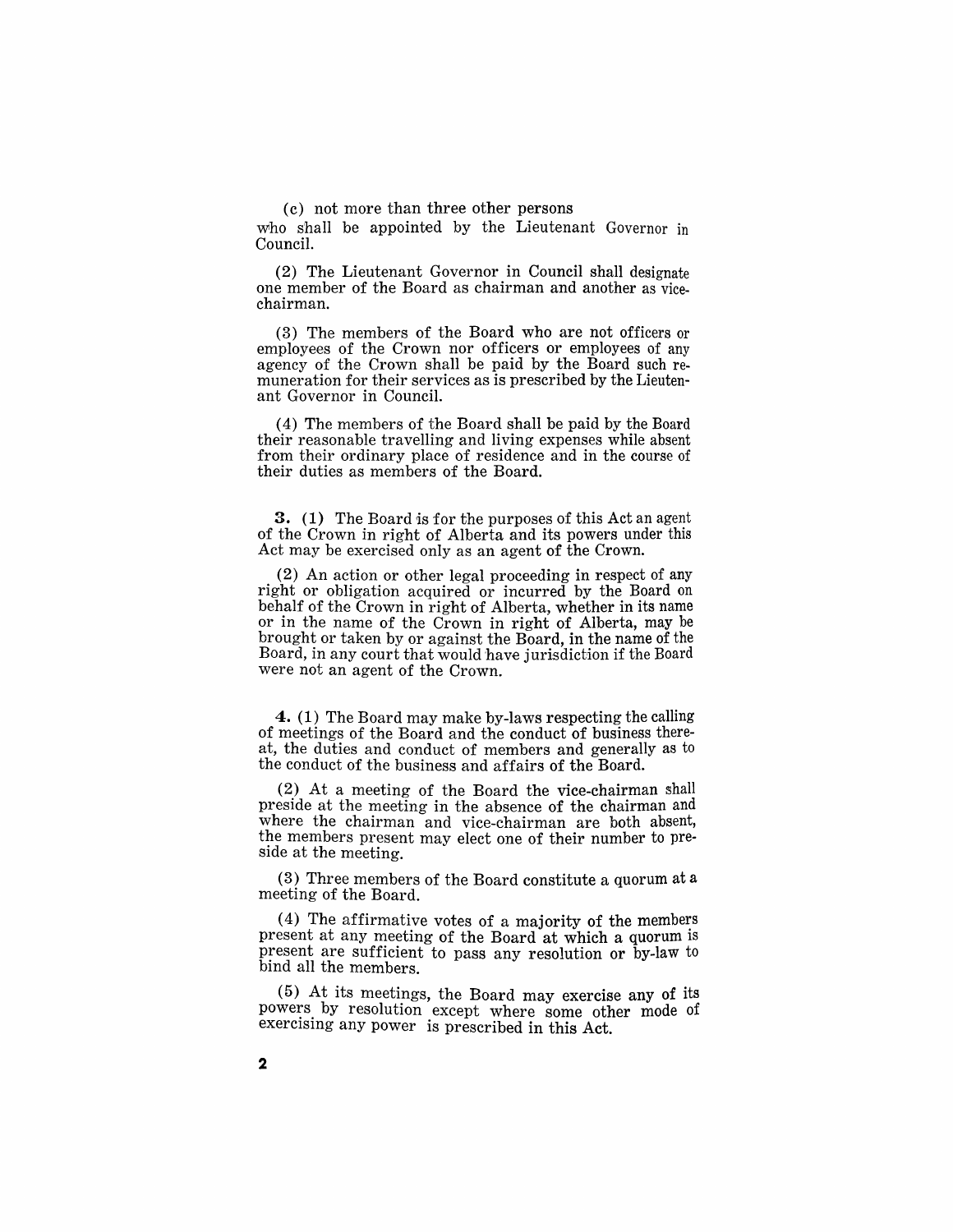**3.** Board is an agent of the Crown.

**4.** Meeting of the Board.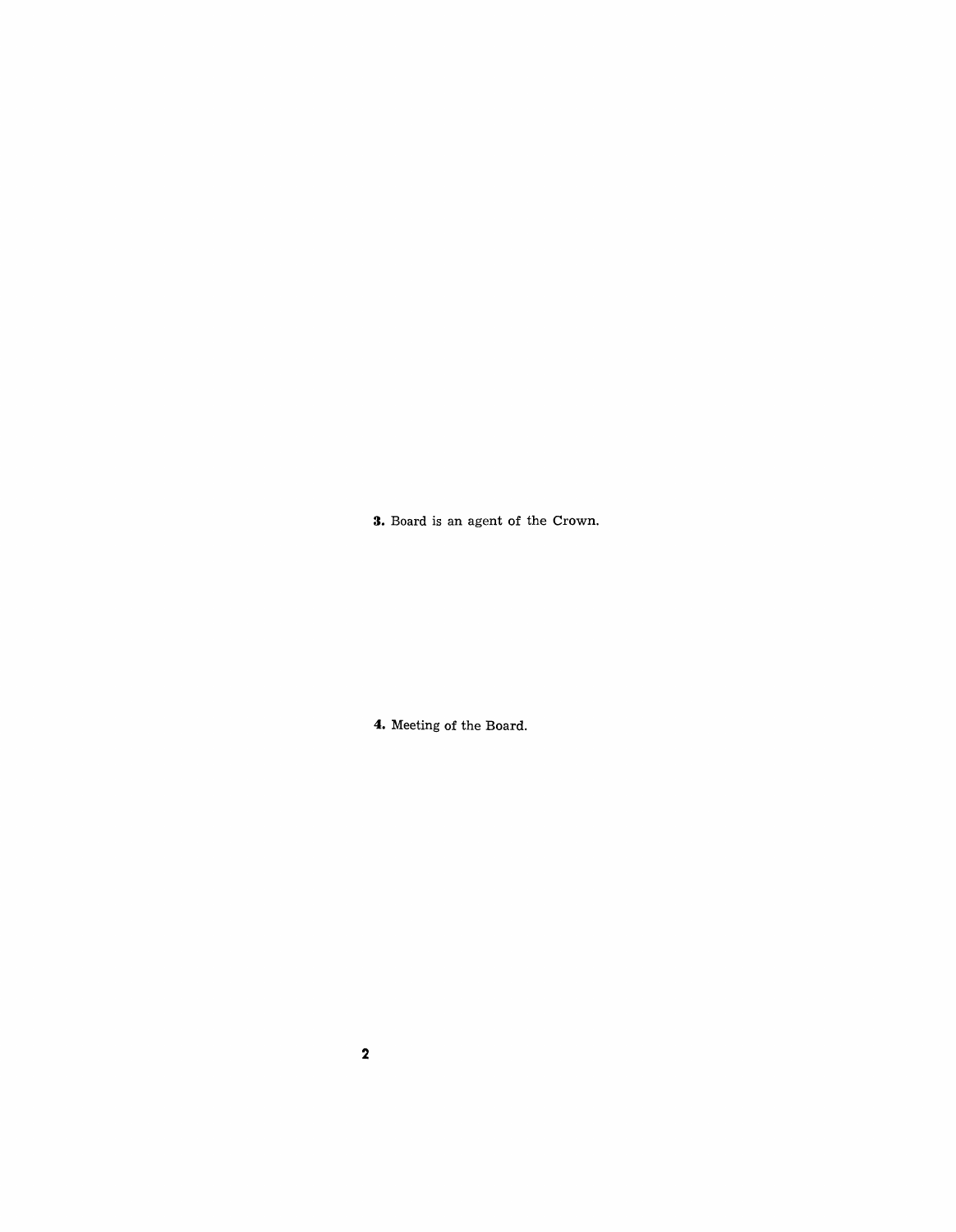5. (1) There may be appointed in accordance with The Public Service Act such employees as are required for the purposes of carrying out the business and affairs of the Board.

(2) The Board may obtain the services of any agents or persons having technical or professional knowledge of a kind required by the Board in connection with its business and affairs and may prescribe the duties, conditions of employment and their remuneration which shall be paid by the Board from its own funds.

**6.** The members and employees of the Board and persons acting under the instructions of any of them or under the authority of this Act or the regulations are not personally liable for any loss or damage suffered by any person by reason of anything in good faith done or omitted to be done in the exercise or purported exercise of any powers conferred by this Act or the regulations.

**7.** The Board is subject in respect of its accounts and financial transactions to audit by the Provincial Auditor from time to time and at least once every year.

8. (1) The Board shall annually, after the end of its fiscal year, prepare a general report summarizing its transactions and affairs during its last fiscal year and showing its revenues and the application of its expenditures during that period, together with an audited balance sheet of its accounts and financial transactions during that period and such other information as the Lieutenant Governor in Council may require.

(2) When the report is prepared, the Minister of Industry and Tourism shall lay a copy of it before the Legislative Assembly if it is in session and if it is not, within 15 days after the commencement of the next ensuing session.

**9.** The fiscal year of the Board is the period from April 1 to the next succeeding March 31.

10. (1) The Provincial Treasurer shall establish a fund to be known as the Industrial Development Incentives Fund.

(2) From time to time there shall be advanced from the General Revenue Fund to the fund, upon the requisition of the Board, such sums as may be required for the purposes of this Act, but the amount of advances outstanding at any time shall not exceed \$10,000,000.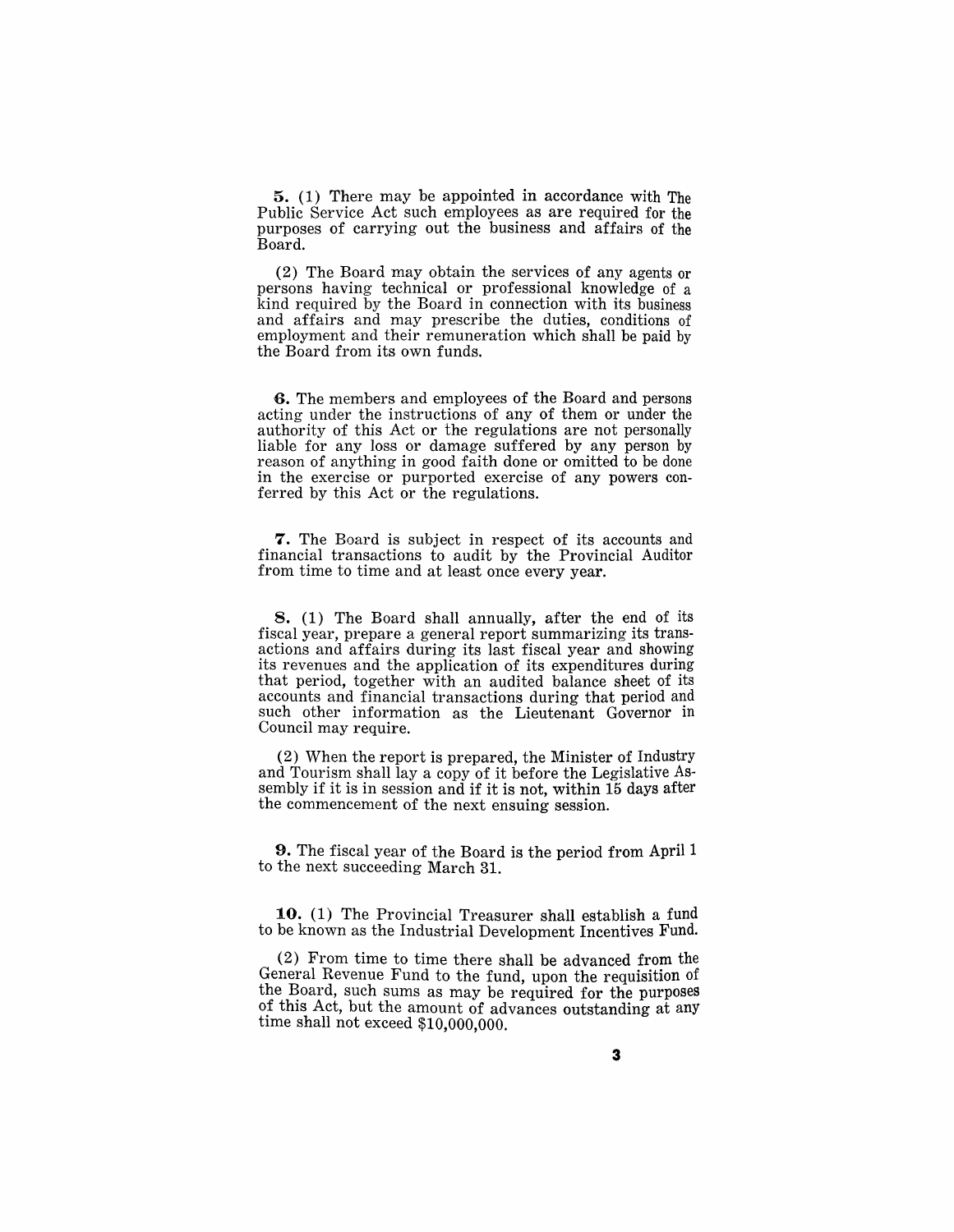**5.** Personnel.

**6.** Protection from liability.

**7.** Audit.

**U.** Annual report.

**9.** Fiscal year.

**10.** Establishment of fund.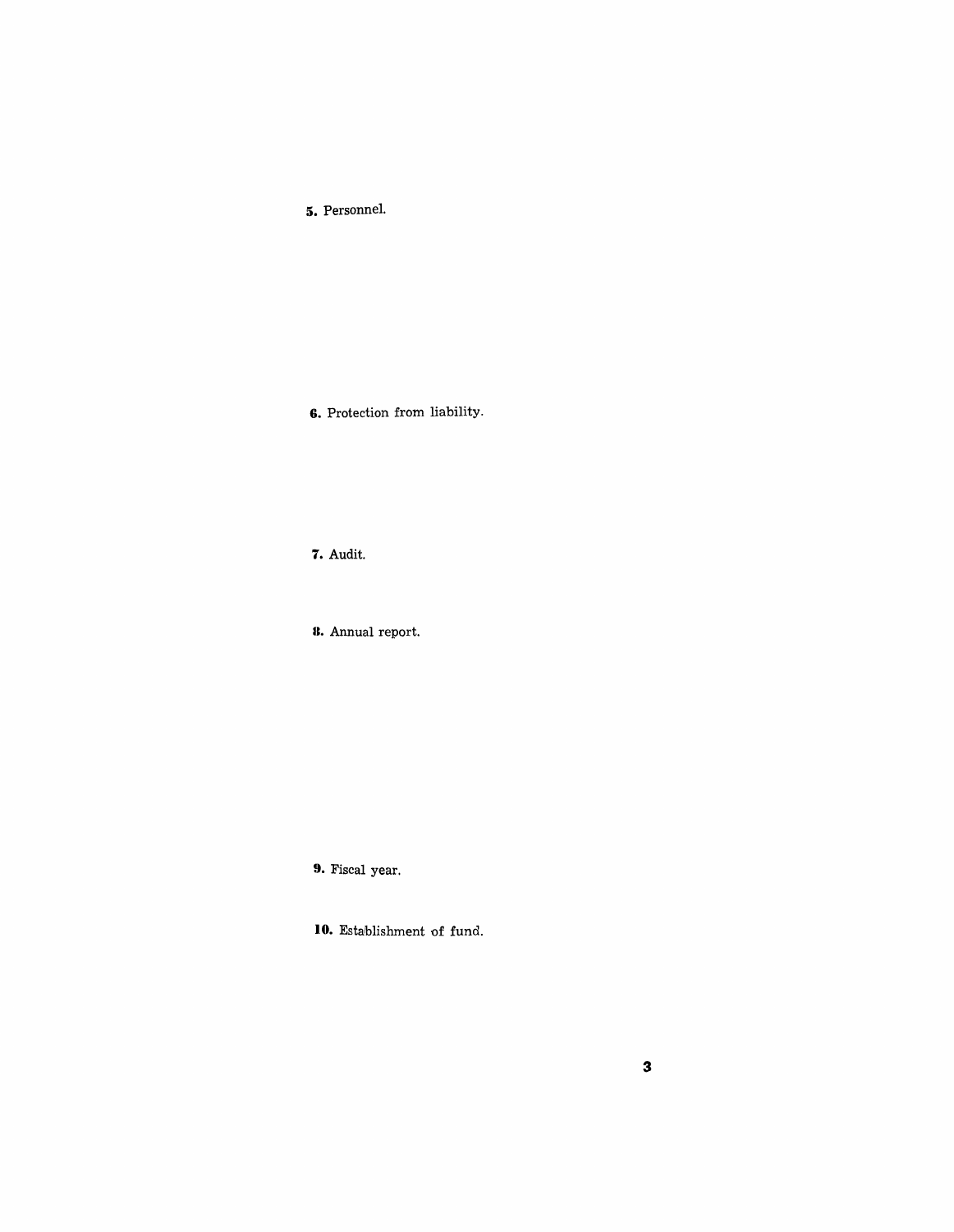11. Subject to the provisions of this Act payments may be made out of the fund by way of incentive loans to industries.

12. (1) Any moneys received as repayment of loans made under this Act shall be credited to the fund.

(2) If it considers it advisable, the Board may transfer from the fund to the General Revenue Fund any sum lying unused in the fund, and any sum so transferred shall be a reduction of the advances outstanding to the fund.

13. (1) Subject to this Act and the regulations the Board, upon application therefor, may make a loan to

(a) an industry proposing to substantially expand, diversify or modernize a facility, or

(b) a new industry proposing to establish facilities, in Alberta.

(2) The amount of any loan shall be based on the capital cost as determined by the Board of establishing, expanding or modernizing the facility in respect of which the loan is made and shall not exceed

(a) one-third of such capital cost, or

(b) \$500,000,

whichever is the lesser amount.

(3) The Board may, with the approval of the Lieutenant Governor in Council, forgive repayment of any loan in whole or in part.

14. No loan may be made if,

- (a) in the opinion of the Board, the facility would be established, expanded, diversified or modernized without the provision of the loan, or
- (b) the facility is situated or is proposed to be situated
	- (i) in a city with a population in excess of 40,000 persons, or
	- (ii) in any other area immediately adjoining a city with a population in excess of 40,000 persons, or
- (c) the establishment, expansion or modernization would qualify for financial assistance under the Regional Development Incentives Act (Canada) or Part IV of the Government Organization Act, 1969 (Can- ada).
- 15. The Board may make regulations
	- (a) providing that the Board may take security for loans or certain classes of loans made under this Act and prescribing the extent and form of the security which may be taken;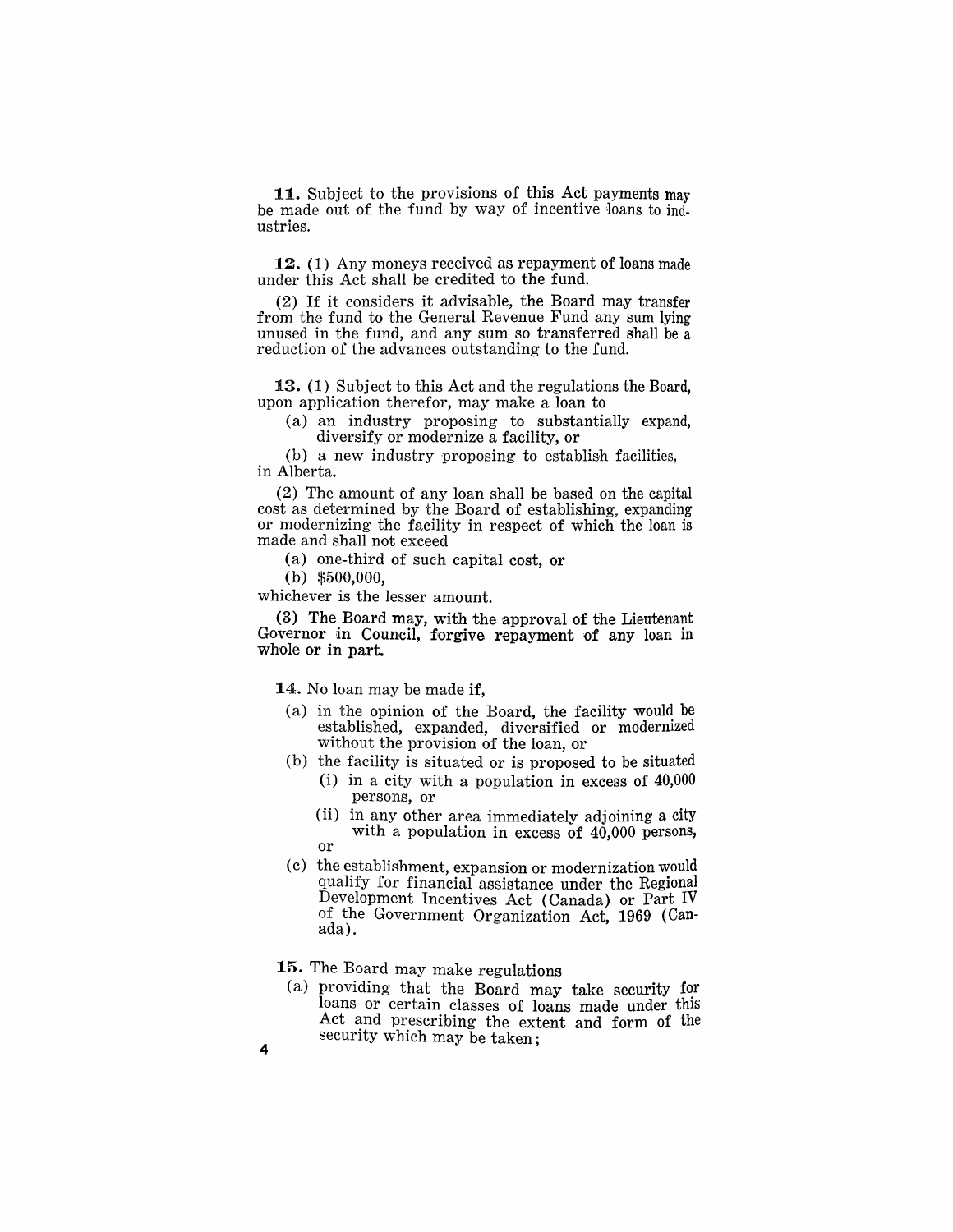11. Payment out of the fund.

**12.** Disposition of money repaid.

**13.** Nature and extent of loans.

**14.** Ineligible proposals.

**15.** Regulations.